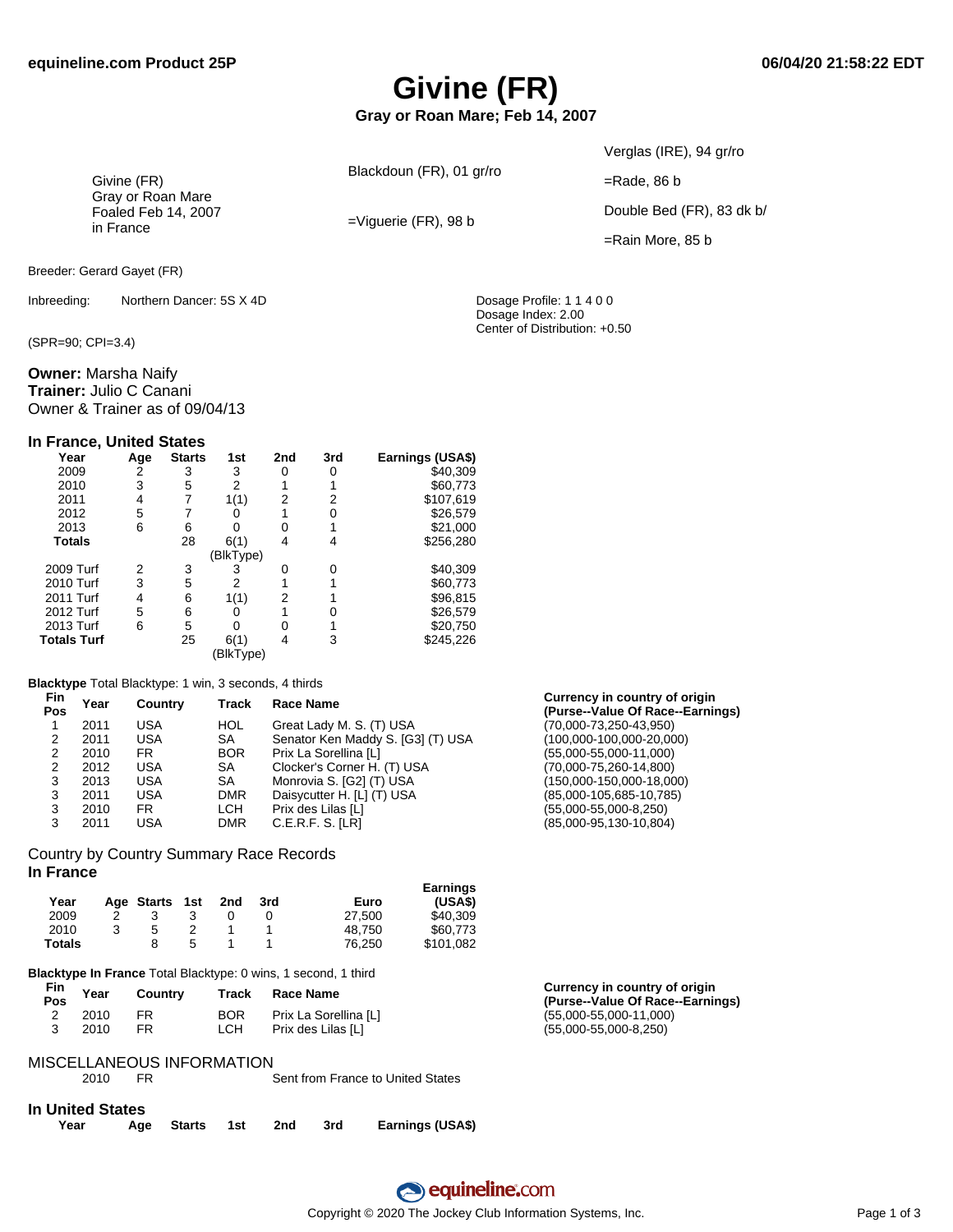### **Givine (FR)**

Gray or Roan Mare; Feb 14, 2007

| 2011          | 4 |    | 1(1)      |   | 2 | \$107,619 |
|---------------|---|----|-----------|---|---|-----------|
| 2012          | 5 |    | 0         |   | 0 | \$26,579  |
| 2013          | 6 | 6  | 0         | 0 |   | \$21,000  |
| <b>Totals</b> |   | 20 | 1(1)      | 3 | 3 | \$155,198 |
|               |   |    | (BlkType) |   |   |           |
| 2011 Turf     | 4 | 6  | 1(1)      | 2 |   | \$96,815  |
| 2012 Turf     | 5 | 6  | 0         |   | 0 | \$26,579  |
| 2013 Turf     | 6 | 5  | 0         | 0 |   | \$20,750  |
| Totals Turf   |   | 17 | 1(1)      | 3 | 2 | \$144.144 |
|               |   |    | (BlkType) |   |   |           |

Blacktype In United States Total Blacktype: 1 win, 2 seconds, 3 thirds

| <b>FIN</b><br>Pos | Year | Country                                        | Track         | Race Name                                  |                    |            |    |             |                |                                                | Currency in country or origin<br>(Purse--Value Of Race--Earnings) |          |                   |
|-------------------|------|------------------------------------------------|---------------|--------------------------------------------|--------------------|------------|----|-------------|----------------|------------------------------------------------|-------------------------------------------------------------------|----------|-------------------|
|                   | 2011 | <b>USA</b>                                     | HOL           | Great Lady M. S. (T) USA                   |                    |            |    |             |                |                                                | (70,000-73,250-43,950)                                            |          |                   |
|                   | 2011 | <b>USA</b>                                     | <b>SA</b>     | Senator Ken Maddy S. [G3] (T) USA          |                    |            |    |             |                |                                                | (100,000-100,000-20,000)                                          |          |                   |
|                   | 2012 | USA                                            | <b>SA</b>     | Clocker's Corner H. (T) USA                |                    |            |    |             |                |                                                | (70,000-75,260-14,800)                                            |          |                   |
| 3                 | 2013 | <b>USA</b>                                     | SА            | Monrovia S. [G2] (T) USA                   |                    |            |    |             |                |                                                | (150,000-150,000-18,000)                                          |          |                   |
| 3                 | 2011 | <b>USA</b>                                     | <b>DMR</b>    | Daisycutter H. [L] (T) USA                 |                    |            |    |             |                |                                                | $(85,000-105,685-10,785)$                                         |          |                   |
| 3                 | 2011 | <b>USA</b>                                     | <b>DMR</b>    | C.E.R.F.S. [LR]                            |                    |            |    |             |                |                                                | $(85,000-95,130-10,804)$                                          |          |                   |
| Date #Track       |      | Dist                                           | <b>Splits</b> | Race Type/Name                             | Race Value Country |            | в  | PP FP       |                | Jockey                                         | <b>W</b> First Three Finishers                                    | Starters | Earned<br>(USA\$) |
| 090413 1DMR       | ft   | 6f $\otimes$ 22 <sup>50</sup> 45 <sup>68</sup> |               | 1:0959 F3UC.E.R.F. S. IR1                  | 94.8k              | USA        | 64 |             |                | $6^{14}$ <sup>3</sup> / <sub>4</sub> PedrozaMA | 119 Gypsy Robin, Madame Cactus, Wednesday                         | 6        | \$250             |
| 080913 7DMR       | fm   | 5f T 21 <sup>94</sup> 45 <sup>28</sup>         | 5563          | F3UDaisycutter H.                          | 111.0k             | USA        | 80 |             | 88             | PedrozaMA                                      | 118 Tasty Treat, Belle de Lune, Kinz Funky Monkey                 | 8        | \$250             |
| 052613 7BHP       | fm   | 2288 4531<br>6f T                              |               | 1:08 <sup>66</sup> F3UGreat Ladv M. S.     | 73.7k              | USA        |    |             | DNF            | GarciaM                                        | 116 Schiaparelli, Purims Dancer, Customer Base                    | 6        | \$250             |
| 041313 8SA        | fm   | T 22 <sup>41</sup> 44 <sup>64</sup><br>a6½f    |               | 1:12 <sup>61</sup> F4ULas Cienegas S. [G3] | 100k               | USA        | 84 |             | 5 <sup>9</sup> | PedrozaMA                                      | 118 Mizdirection, Schiaparelli, Purims Dancer                     |          | \$2,000           |
| 021013 8SA        | fm   | $T$ 21 <sup>86</sup> 44 <sup>22</sup><br>a6½f  |               | $1:12^{25}$ F4UWishing Well S, IR1         | 86.5k              | <b>USA</b> | 85 | $5^{\circ}$ | 971            | BazeT                                          | 116 Purims Dancer, Dancing to the stars, Byrama                   |          | \$250             |

The produce record for "Givine (FR)" is:

2015/01/27 Goodzaper Bars, gr/ro colt by Ghostzapper 2000.

#### MISCELLANEOUS INFORMATION

2016 **USA**  Sent from United States to Russia

Race Record: Unraced

2016/01/26 Alreadytapin, gr/ro filly by Tapizar 2008. (SPR=19; CPI=0.2)

### **Owner: Bar S Stables** Trainer: Garry W Simms

Owner & Trainer as of 03/21/20

| <b>In United States</b> |  |
|-------------------------|--|
|-------------------------|--|

|                                                 | Year<br>2019<br>2020<br><b>Totals</b> |      |                                    | Age<br>4 |                                                                                    | <b>Starts</b><br>2<br>5 | 1st<br>0<br>0<br>0 |                    | 2nd        |    | 3rd<br>0<br>0<br>0 |          | Earnings (USA\$)<br>\$837<br>\$2,520<br>\$3,357 |                                                                |               |                   |
|-------------------------------------------------|---------------------------------------|------|------------------------------------|----------|------------------------------------------------------------------------------------|-------------------------|--------------------|--------------------|------------|----|--------------------|----------|-------------------------------------------------|----------------------------------------------------------------|---------------|-------------------|
| Date #Track                                     |                                       | Dist |                                    | Splits   |                                                                                    | Race Type/Name          |                    | Race Value Country |            | B  | PP FP              |          | Jockey                                          | <b>W</b> First Three Finishers                                 | #<br>Starters | Earned<br>(USA\$) |
| 032120 1TP                                      | ft                                    |      | $6\frac{1}{2}$ $\frac{114652}{ }$  |          | 1:1796 F3UMCL13k/15k                                                               |                         |                    | 13k                | <b>USA</b> | 64 | 8                  | 433      | CorralesG                                       | 124 Lyonaisse, Annoula, Union Song                             | 10            | \$520             |
| 022920 3TP                                      | ft                                    |      | 6f $\otimes$ 22 <sup>96</sup> 4787 |          | 1:1459 F3UMCL10k/7.5k                                                              |                         |                    | 10k                | USA        | 55 | 4                  | $2^{13}$ | FranklinM                                       | 124 Rhodas Jewell, Alreadytapin, Final Truth                   | 9             | \$2,000           |
| 121819 3TP                                      | ft                                    |      |                                    |          | 1‰m $\otimes$ 48 <sup>91</sup> 1:15 <sup>31</sup> 1:50 <sup>04</sup> F3UMCL13k/15k |                         |                    | 13k                | <b>USA</b> | 37 | $5 -$              |          | 6 <sup>18</sup> <sup>1</sup> CanchariAL         | 123 Notorious Gal. Twelve Monarchs. Dixie Moll                 | 10            | \$130             |
| 112319 4CD                                      | sy                                    | 6f   | 2217 4650                          |          |                                                                                    | 1:1353 F3UMCL37.0k/20k  |                    | 37.0k              | <b>USA</b> | 58 | 6                  | $7^{7}$  | Rocco, Jr.J                                     | 120 DStreet Dazzle/Broken OathD, Unsweet Tea, Badgeri<br>Candy | 12            | \$540             |
| Finish 7 <sup>th</sup> , placed 6 <sup>th</sup> |                                       |      |                                    |          |                                                                                    |                         |                    |                    |            |    |                    |          |                                                 |                                                                |               |                   |
| 101619 8KEE                                     | ft                                    | 6f   | 2227 4602                          |          |                                                                                    |                         |                    | 25k                | <b>USA</b> | 28 |                    |          | $7251$ SaezG                                    | 118 Imabarnkat, Stolen Beauty, Takechargmatriarch              |               | \$167             |